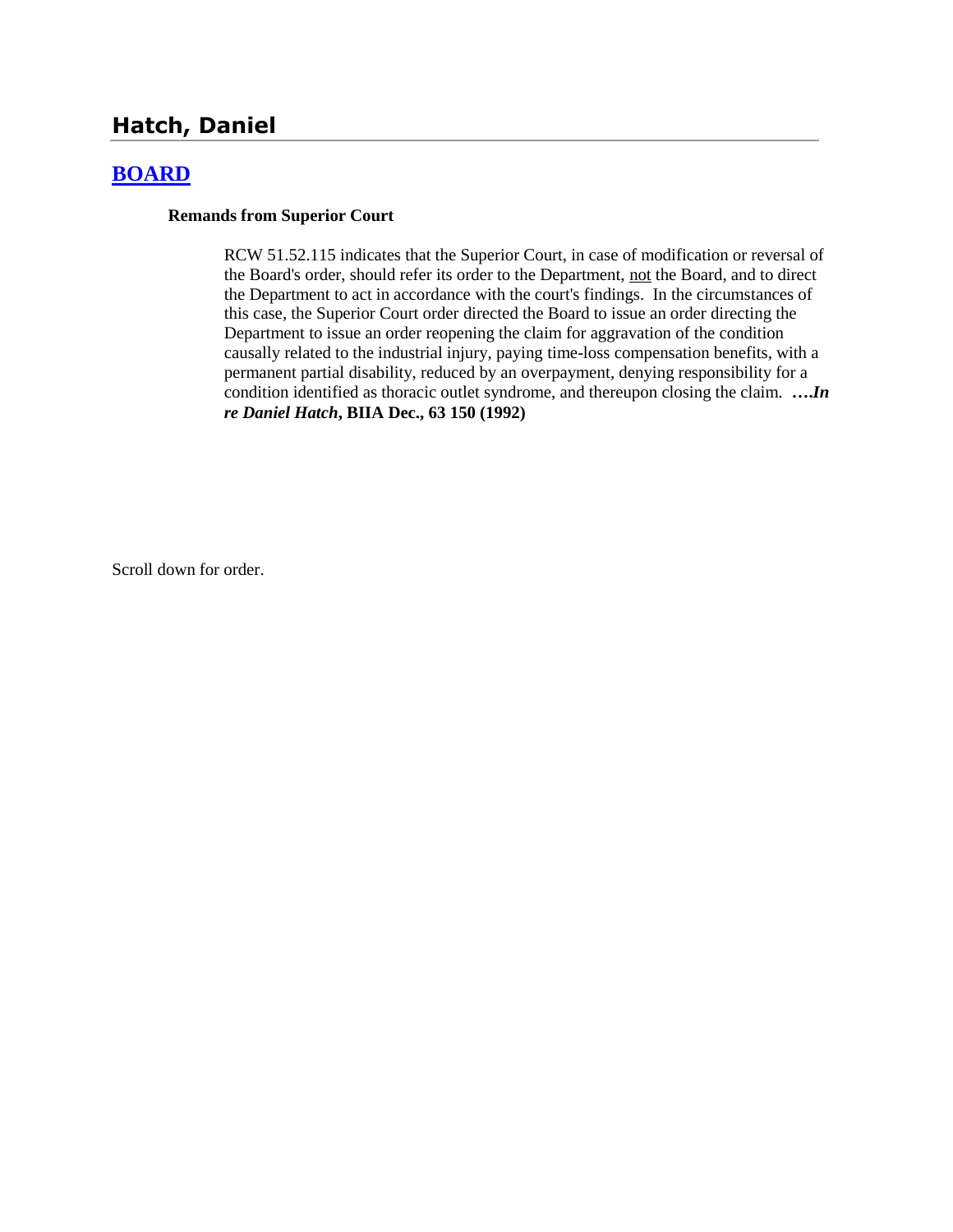#### **BEFORE THE BOARD OF INDUSTRIAL INSURANCE APPEALS STATE OF WASHINGTON**

**)**

**) )**

**IN RE: DANIEL S. HATCH ) DOCKET NO. 63,150**

**FURTHER DECISION AND ORDER ON REMAND FROM SUPERIOR COURT**

**CLAIM NO. H-349660**

APPEARANCES:

Claimant, Daniel S. Hatch, Tracy Madole

Employer, Eastern Construction Company, by None

Department of Labor and Industries, by The Attorney General, per

Robert Costello and John Wasberg, Assistants

This is an appeal filed by the claimant on October 7, 1982 from an order of the Department of Labor and Industries dated August 11, 1982, which denied his application to reopen the claim. **REVERSED AND REMANDED**.

## **PROCEDURAL HISTORY**

On July 27, 1983, a Proposed Decision and Order affirming the Department's order of August 11, 1982 was entered. The claimant subsequently filed a timely Petition for Review. On September 21, 1983, we entered an Order Denying Petition for Review, adopting the Proposed Decision and Order as the final order of the Board.

Thereafter, on October 17, 1983, we received notice that the claimant had appealed our Order Denying Petition for Review to the Superior Court of King County (Cause No. 83-2-14345-4). On February 16, 1990, we received a conformed copy of a Judgment which reversed the decision of this Board and remanded the matter to the Board:

> to render a new decision, based on the same evidence, to determine whether the plaintiff's [sic] condition due to his industrial injury of June 1, 1978 worsened between November 28, 1978, when the Department closed his claim, and August 11, 1982, when the Department denied his claim for aggravation, and, if aggravation is found, to determine what benefits the plaintiff is entitled to.

Thereafter, on October 5, 1990, this Board entered a Further Decision and Order on Remand from Superior Court reversing the Department's orders of August 24, 1981 and August 11, 1982 and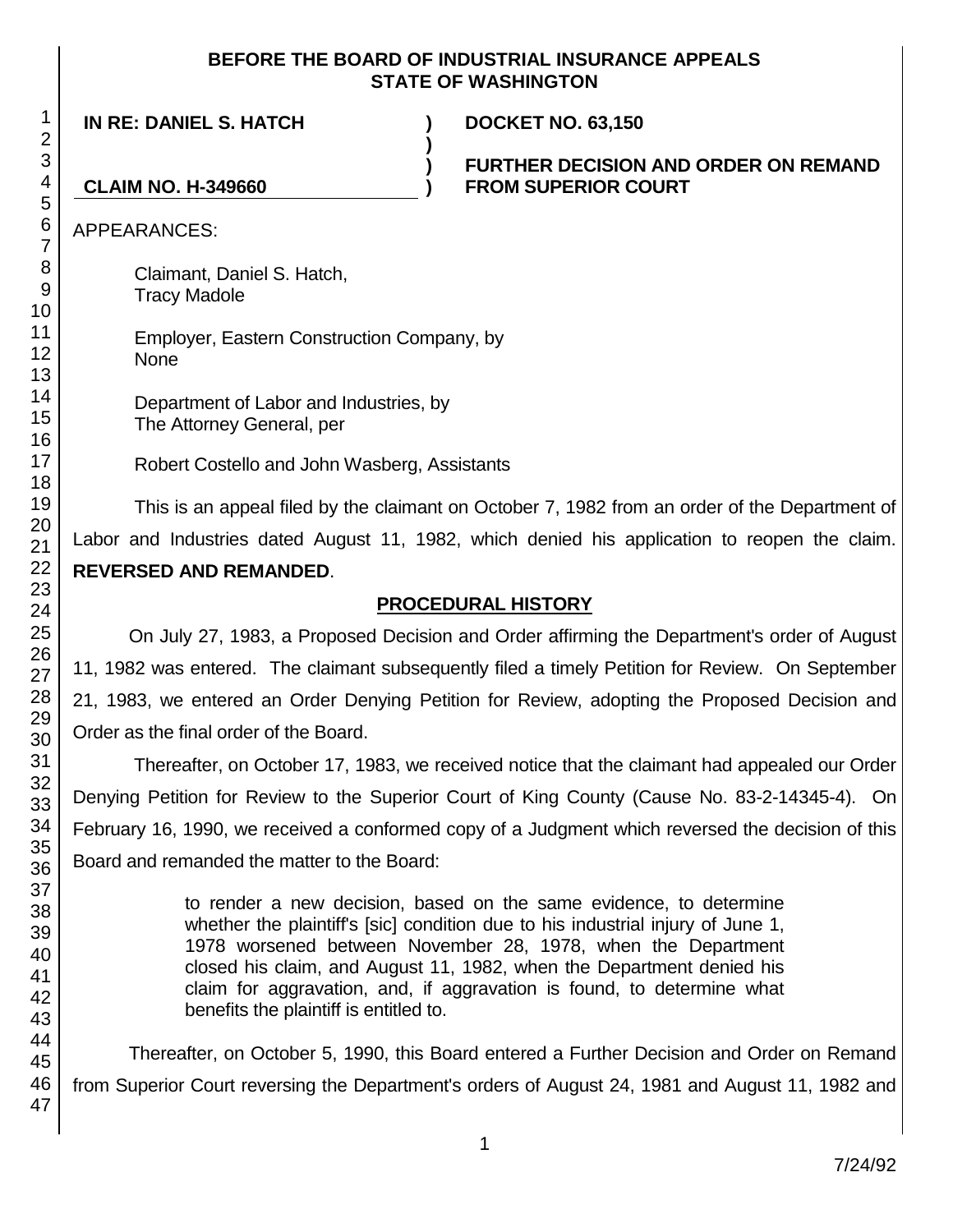remanding the claim to the Department with directions "to reopen the claim based on aggravation of condition and to provide treatment and other benefits as indicated and allowed by law." We then received notice that the claimant had appealed the Further Decision and Order on Remand from Superior Court to the Superior Court of King County (Cause No. 90-2-22743-0).

On July 16, 1992, we received a conformed copy of an Order and Judgment on Agreement of Parties which reversed the October 5, 1990 order of this Board and remanded the matter to the Board:

> directing the Board to enter an order directing the Department of Labor and Industries to enter an order to: (a) pay the worker permanent partial disability at [sic] 25% amputation value for loss of his left arm at or above the deltoid insertion, or by disarticulation at the shoulder; (b) pay the worker time loss compensation for the time period from December 3, 1980 through March 11, 1981 (inclusive) with statutory interest as computed by the Board pursuant to RCW 51.52.135(2); (c) deduct a previous overpayment in the amount of \$362.00, (d) enter a determination segregating thoracic outlet syndrome; and (e) thereupon close the claim.

## **DECISION**

It was wholly unnecessary for the Court to direct this Board to direct the Department to pay Mr. Hatch time-loss compensation benefits and a permanent partial disability award. We point out that RCW 51.52.115, governing the disposition of court appeals from our orders, provides in pertinent part:

In case of modification or reversal, the superior court shall refer the same to the Department with an order directing it to proceed in accordance with the findings of the court. (Emphasis added)

Under RCW 51.52.115, this matter should have been remanded to the Department, not this Board. Remanding the case to this Board is not required and only delays the time within which the claimant will receive the benefits due him, as determined by the Court. We strongly suggest that attorneys drafting judgments for entry by a court take notice of RCW 51.52.115, and comply with its clear and unequivocal instructions.

With respect to the calculation of interest pursuant to RCW 51.52.135, we will do so upon the Department's payment of time-loss compensation benefits in compliance with the provisions of this order.

However, having been directed by the Superior Court to enter a further order, we hereby find that the claimant's condition causally related to the industrial injury of June 1, 1978, worsened and became aggravated between August 24, 1981 and August 11, 1982, that as of August 11, 1982 was fixed and stable and that the permanent residual impairment was best described as 25% of the

1